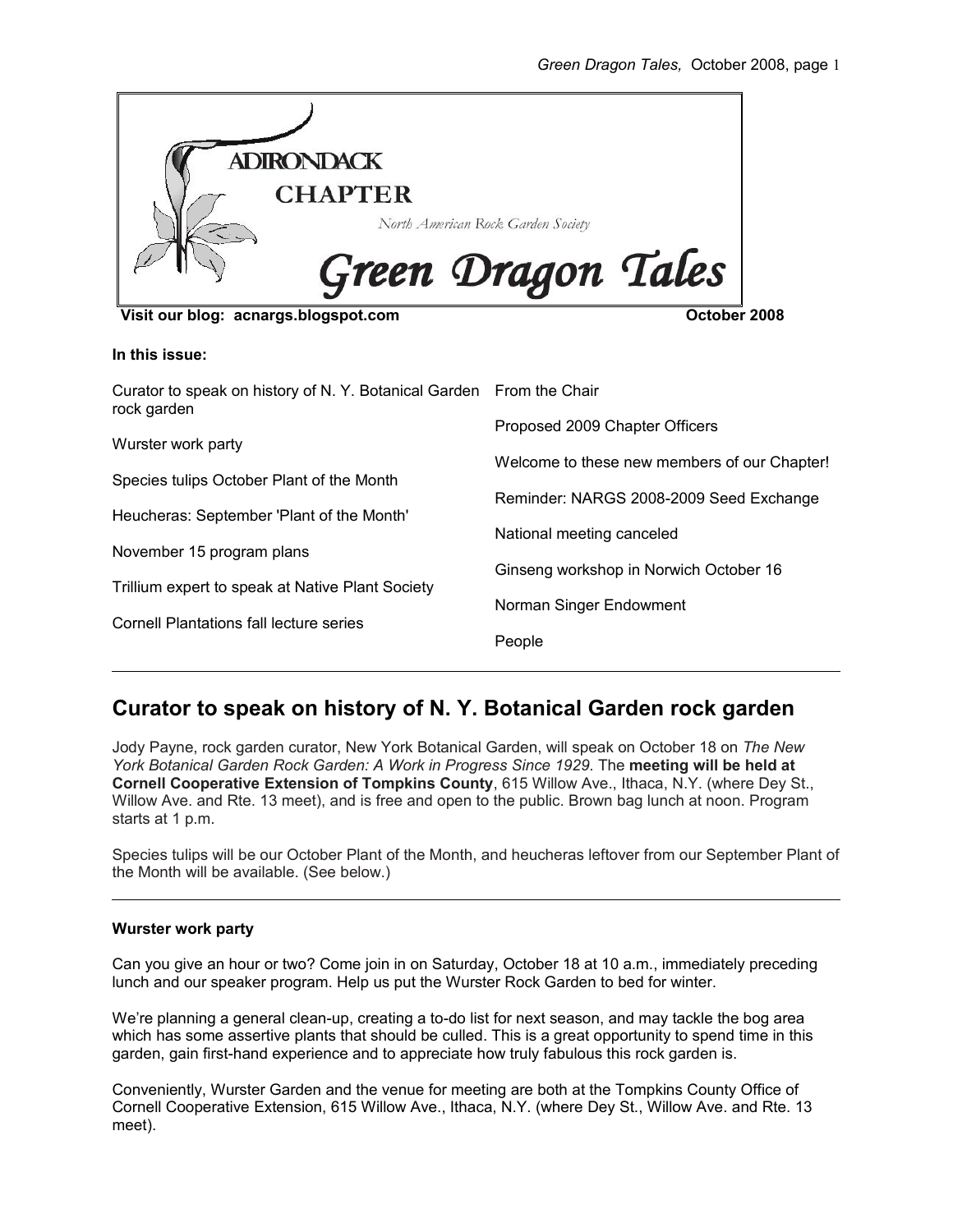## **Species tulips October Plant of the Month**

*From John Gilrein, Plant of the Month Coordinator:*

For our October plant of the month, we will have bulbs of two species Tulips, T. clusiana 'Lady Jane' and T. linifolia. Both are small enough for the rock garden.

*T. clusiana* **'Lady Jane'** has delicate two tone flowers, rosy red outside and white inside. Height 12 inches.

*T. linifolia* has narrow leaves with red edges and scarlet red flowers with black bases. Height 6 inches.

Plant species tulips 4 to 5 inches deep in well drained soil. Both are hardy to zone 4.

## **Heucheras: September 'Plant of the Month'**

*From John Gilrein, Plant of the Month Coordinator:*

Our September 2008 plant of the month was hybrid *Heuchera* (Coral Bells). Heuchera is a genus which includes at least 4 species native to the U.S., including *H. villosa* native to the Southeastern U.S., and *H. sanguinea*, native to the Southwestern U.S.

The 4 cultivars we purchased are: 'Caramel', 'Miracle', 'Obsidian', and 'Hollywood'. 'Caramel' and 'Miracle' are hybrids of *H. villosa* by Thierry Delabroye. 'Obsidian' and 'Caramel' are hybrids created by Terra Nova nurseries. Since our plants did not sell out at the September meeting, we will have all 4 cultivars for sale at the October 18th meeting.

Heucheras have a long season of interest, with the colorful foliage carrying the show.

**'Caramel'** has leaves of a golden caramel color with red undersides with cream flowers. Height 8 inches, 24 inches in flower, width15 -18 inches.

**'Miracle'** has leaves that emerge chartreuse that mature to brick red with a chartreuse edge and silver undersides, with pink flowers. Height 8 inches, 15 inches in flower, width 12 -14 inches.

**'Obsidian'** has smooth, dark purple leaves with ivory flowers. Height 10 inches, 24 inches in flower, width 12 – 18 inches.

**'Hollywood'** has maroon tinted foliage mottled with silver and coral pink flowers, and is a rebloomer. Height 8 inches, 16 inches in flower, width 10 -15 inches.

*Heucheras* are easy to grow, and well adapted to our climate. They should be planted in full sun to part shade, in well drained, moisture retentive soil. The pink flowered cultivars will be attractive to hummingbirds.

## **November 15 program plans**

November 15 will be our annual meeting and dish-to-pass. Tony Reznicek, curator of the University of Michigan Herbarium will speak. Tentative plans are for pre- and post-meal presentations at our usual location in 404 Plant Science building on the Cornell campus.. Look for details in November newsletter or the ACNARGS blog: **acnargs.blogspot.com**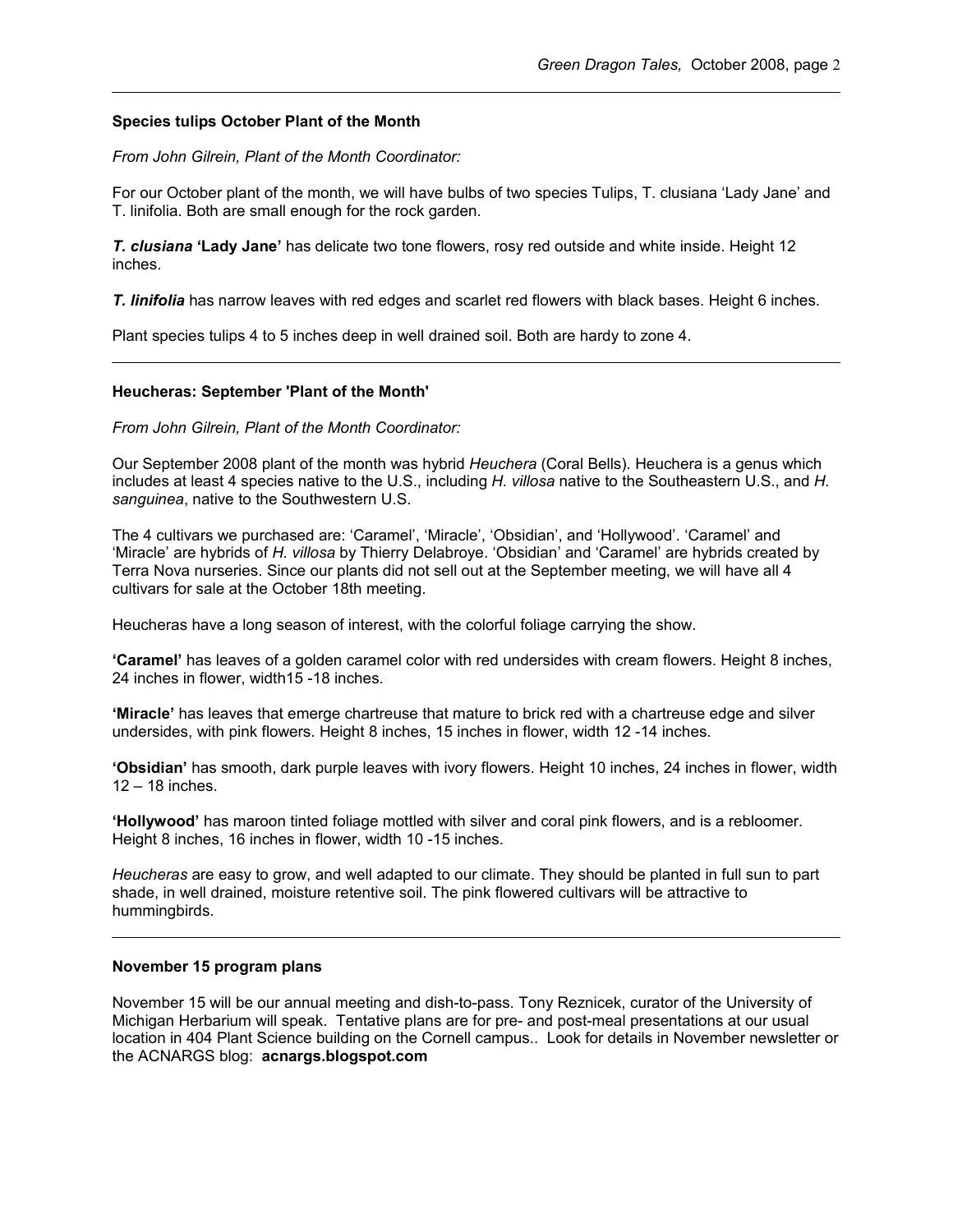## **Trillium expert to speak at Native Plant Society**

From Rosemarie Parker:

John Geyer will be speaking on trilliums to the Finger Lakes Native Plant Society (FLNPS) on November 20th, 7:00 to 8:30 p.m. at Cornell Cooperative Extension of Tompkins County, 615 Willow Ave., Ithaca. All are welcome! Green Dragon Tales, October 2008, pa<br> **Trillium expert to speak at Native Plant Society**<br>
From Rosemarie Parker:<br>
John Geyer will be speaking on trilliums to the Finger Lakes Native Plant Society (FLNPS) on Novemt<br>
20th, 7 Green Dragon 7ales, October 2008, pay<br>
From Rosemario Parker:<br>
John Geyer will be speaking on tilitums to the Finger Lakes Native Plant Society (FLNPS) on Novemb<br>
20th, 70th Geyer will be speaking on tilitums to the Finger

John spoke at one of our meetins a few years ago, but it was on a different topic. Contact me for more information: gardener.parker@gmail.com

## **Cornell Plantations fall lecture series**

Cornell Plantations has lined up another fine group of speakers, including ACNARGS member Ellen Hornig of Seneca Hill Perennials. The remaining lectures are at 7:30 p.m. in the Statler Auditorium on the Cornell Campus. More info: http://www.plantations.cornell.edu/education/lectures.cfm

October 8: Bringing Nature Home Doug Tallamy, author and professor of entomology and wildlife ecology, University of Delaware

October 22: The Truth about 'Deer-Resistant' Plants Mark Bridgen, professor and director, Long Island Horticultural Research and Extension Center

November 5: Out of Their Element: South African Plants in a Northern New York Garden Ellen Hornig, horticulturist, owner of Seneca Hill Perennials

November 19: Gardens of the Gods

Ellen Zachos, author, photographer, instructor, and coordinator of the Gardening Department for Continuing Education at the New York Botanical Garden

## **From the Chair**

*From Carol Eichler, chair:*

Here are some thoughts for a gray day.

best a little fanatical, at worst – do I dare think that I could be – crazy? Well, it seemed like I had a good reason – the weeds from the driveway spoiled the effect of my tended areas that met at the driveway's edge. All I could notice were those nasty, uninvited dandelions, knotweed, purslane, spurge, plantain and more. My eventual solution? I decided to top sow white clover along the edges, which is not nearly so offensive to my sensitive eye and I fully expect it to be a solution I will live to regret. Anyway, it did raise a question: When do I stop weeding? Green Dragon Tates, October 2008, pr<br>
Trial Rosenante Patrier.<br>
Trial Rosenante Patrier.<br>
John Cogne will be speeking on in Nicmanis to the Finger Lakes Native Plant Society (FLMPS) on November<br>
2009, 700 to 830 p.m. at Co

boundaries. In fact, much of my maintenance efforts seem to be aimed at trying to keep the wildness of forest and field from infringing. Every spring when everything seems to need attention at once, I say to myself, "This is too much, something has to give." When do I stop developing new plantings?

Then there is the maintenance issue – mulching, edging, weeding, then edging again. At some point in my day what I consider "that which I do for fun" becomes tough-it-out work, as I drive myself to come to some closure at day's end. The heat, the bugs, the dirt (I am not a neat gardener) all start to get to me. When do I call it a day?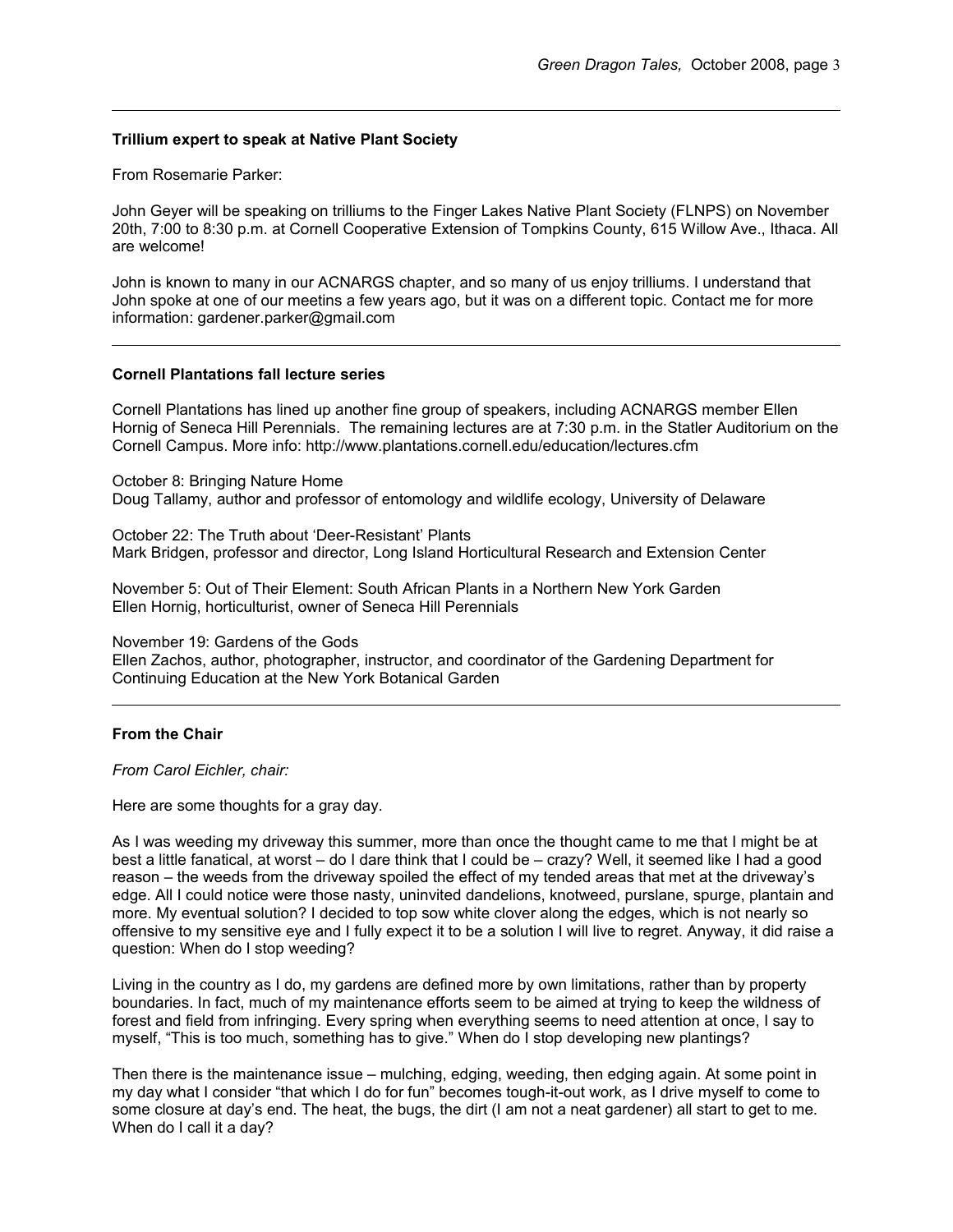The fall is another time when the garden places its extreme demands. I'm torn between enjoying the last of the lush growth and straggling blooms with tackling garden clean-up before cold temps make the task miserable. When do I put away the tools and call it a season?

When does a gardener say when?

See you at the October meeting!

*Carol* 

## **Proposed 2009 Chapter Officers**

#### *From Carol Eichler, chair:*

Our by-laws state that the Nominating Committee will designate its nominees for officers at the October meeting. Additionally nominees may be taken from the floor at the October meeting. Our Chapter has four officers, Chair, Vice Chair/Program, Secretary, and Treasurer. Only the Chair and Vice Chair/Program Chair are up for election this year. Green Dragon Tales, October 2008, page<br>
of the lush growth and straggling blooms with tackling garden clean-up before cold temps make the task<br>
miserable. When do I put away the tools and call it a season?<br>
When does a gar Green Dragon Teles, October 2008, pa<br>
of the lush growth and straggling blooms with dacking garden cleans. I'm ion between enjoying the las<br>
miserable. When do I put away the tools and call it a season?<br>
When does a garden

Our membership is welcome to nominate other candidates. Elections will take place at the annual meeting which will be held on the 3rd Saturday of the month, November 15th.

## **Welcome to these new members of our Chapter!**

Debra Brock, Robert Dean, Carol Anne Gallagher, Linda Levine, Cindy Lion, Emily Makepeace, Harold Peachey and Marie Greener, Giselle Schatz, Debra Statton, Lynn Yenkey

#### **Reminder: NARGS 2008-2009 Seed Exchange**

From John Gilrein, Plant of the Month Coordinator:

which our Adirondack Chapter is a part), then this article is relevant. NARGS normally has a seed exchange every winter, which is a great opportunity to obtain seed of plants from around the globe, some of which would not be available through any other means. This year NARGS is not mailing out a Seed List to all NARGS members; instead, NARGS will have the Seed List posted on its website: http://www.nargs.org by December 15, 2008. NARGS members should have gotten a postcard advising of the change in routine. Green Direct games time when the garden places its extreme dimension Traits, October 2008, paged of the last gow of an alternative bottom of the control of the Seed List for the Seed List for the Seed Viera of the Seed Vie Crear final is another fime when the garden places its extreme change or Tales,<br>
of the lash growth and principally blooms with labeling garden denta, fim for between<br>
metabolic Witer of principally bloods and colit is a s

access. For a printed copy of the seed list, email your request to seedintake@twmi.rr.com, or mail the request to:

Laura Serowicz NARGS Seed List 15411 Woodring Livonia, MI 48154-3029

Please note: this opportunity is only available to NARGS members. If you are a member of the Adirondack Chapter, but not a NARGS member, this is a perk that will make it worth joining.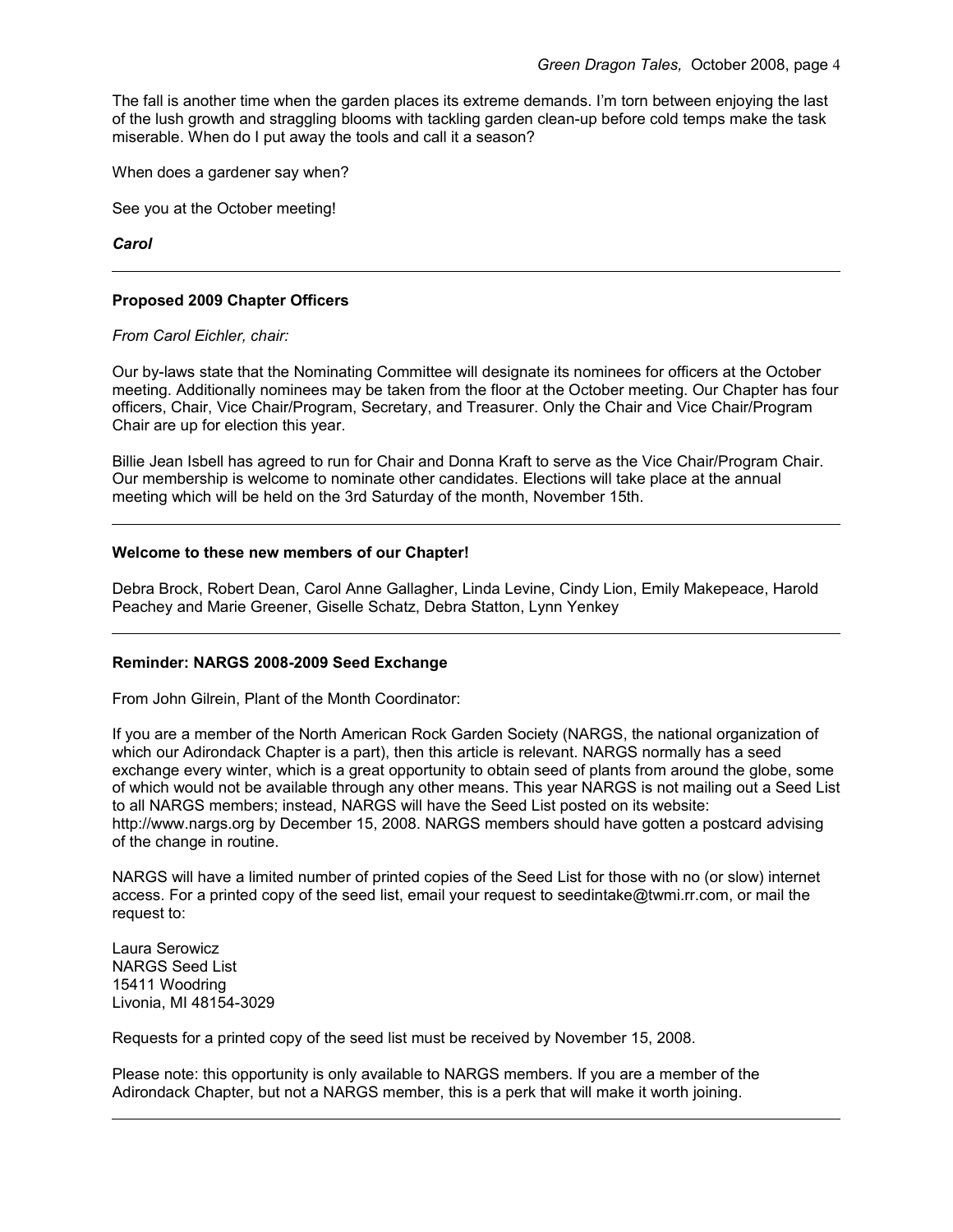#### **National meeting canceled**

From Dick Bartlett, NARGS (national) president:

The Calgary 2009 Annual meeting has been canceled. Therefore, it is urgent that the following announcement be included in your next newsletter: Green Dragon Tales, October 2008,<br> **Antional meeting canceled**<br>
From Dick Bartlett, NARGS (national) president:<br>
The Calgary 2009 Annual meeting has been canceled. Therefore, it is urgent that the following<br>
announcement b

meeting has been moved to the Western Winter Study Weekend in Portland, Oregon. This WWSW will be held on March 13-15, 2009. Because the meeting will be in March, all proposed awards and business reports need to be prepared earlier.

It is very important that this information get out to all those people who may be considering attending the Annual meeting so they do not make travel plans to the wrong location.

## **Ginseng workshop in Norwich October 16**

Growing Ginseng in Central New York

Presented by Bob Beyfuss, Cornell Cooperative Extension Specialist for American Ginseng Production October 16, 2008, 5:30 pm to 7:30 pm.

Cost: \$15 per farm/family- Includes The Practical Guide to Growing Ginseng, by Bob Beyfuss At DCMO BOCES Norwich Campus

Ginseng is a native herb that has been used for centuries in Chinese medicine. This forest grown crop has been harvested and exported since the 1700's and continues to be a cash crop today. Growing Ginseng in Central New York will review the process of cultivating ginseng, as well as site selection, harvesting and marketing cultivated ginseng, and the rules and regulations of harvesting wild ginseng. This workshop will not include medicinal uses of ginseng. Green Dragon Tales, October 2008, pa<br>
Tem Dick Bartlett, NARGS (national) president:<br>
The Calgary 2009 Amual meeting has been canceled. Therefore, it is urgent that the following<br>
announcement be included in your next news

607-334-5841. Please register by October 15, 2008. (There is a field and a classroom portion of this class- rain or shine :)

Contact: J. Rebecca Hargrave, Cornell Cooperative Extension of Chenango County, 99 N. Broad St., Norwich, NY 13815, 607-334-5841 x 16

#### **Norman Singer Endowment**

*From Beverly Shafer, Norman Singer Endowment Fund Chair (via Carol Eichler):*

The Norman Singer Endowment Fund is requesting applications for grants for 2009. Next year NARGS will be celebrating it's 75th anniversary. The Endowment Fund was begun by Norman Singer on the occasion of the 50th year of the American Rock Garden Society. The Fund "is intended to be a resource in support of special, one-time projects that advance the art and science of rock gardening." Many types of projects have been supported - from publications, rock garden construction and preservation, public education, and seed collection. Green Dragon Taies. Cookier 2008. Decrease makes makes a make your members away on the makes makes the Fund and encourage makes a makes the Fund and the Fund and the Fund and the Fund and the Fund and the Fund and encourag **National m**<br>
From Dick<br>
The Calgar<br>
announcer<br>
Since the Neeting ha<br>
held on Ma<br>
reports nee<br>
It is very im<br>
Annual mee<br> **Cinseng w**<br>
Growing Gi<br>
Corse of Presented October 16<br>
Cots: \$15 p At DCMO E<br>
Ginseng is<br>
harvestin

apply. The guidelines are on the NARGS website (http://www.nargs.org). If you have any questions please contact me. Also, please note that the application deadline is January 16th due to the early date of the Annual Meeting.

Beverly Shafer, Norman Singer Endowment Fund Chair, Box 428, Etna, CA 96027, bev@dubious.com 530-467-3955